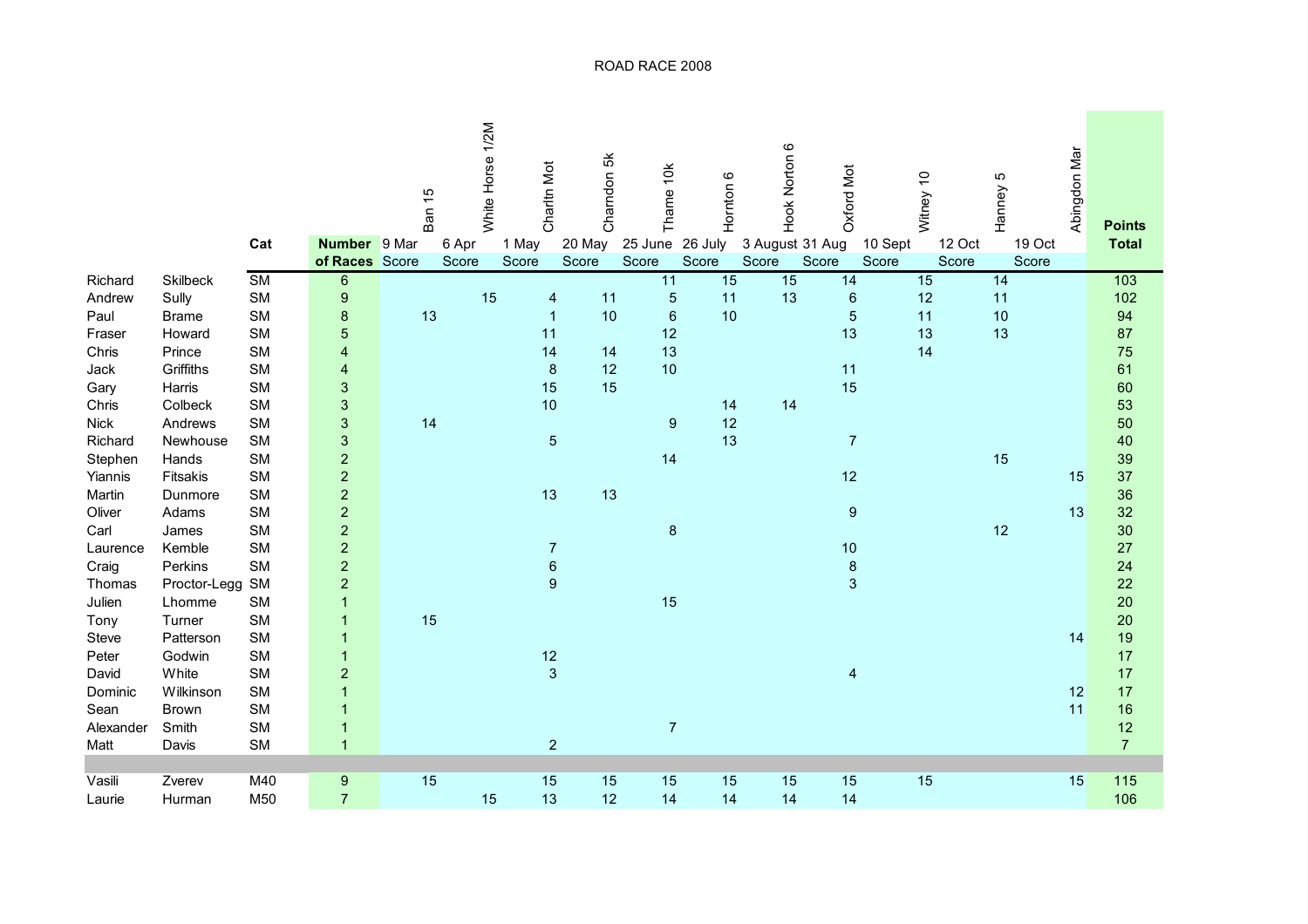| Graham   | Norris           | M50       | 9                         |                  | 13 | $\overline{c}$          | $\overline{9}$ | 9                       | 12             | 11               | 7                | 12               | 12               |         | 100            |
|----------|------------------|-----------|---------------------------|------------------|----|-------------------------|----------------|-------------------------|----------------|------------------|------------------|------------------|------------------|---------|----------------|
| Bob      | Green            | M50       | 8                         | 11               |    |                         | $\bf 8$        | $\overline{\mathbf{4}}$ | 11             | 10               | $\,6\,$          | 11               | 11               |         | 94             |
| Matt     | <b>Biglin</b>    | M40       | 5                         |                  |    | $\boldsymbol{9}$        |                | 10                      | 13             |                  |                  | 14               | 14               |         | 85             |
| Graham   | Day              | M40       | 8                         |                  | 12 | 1                       |                | $\mathbf 1$             |                | $\boldsymbol{9}$ | $\overline{c}$   | $\boldsymbol{6}$ | $\boldsymbol{9}$ | $\bf 8$ | 84             |
| Ross     | Logan            | M40       | 8                         |                  | 10 | 1                       | $\overline{7}$ | $\sqrt{3}$              | $10$           |                  | 3                | $\sqrt{5}$       | $\bf 8$          |         | 80             |
| Andrew   | Munday           | M40       | 9                         | $\bf 8$          |    | $\mathbf 1$             | $\,6\,$        | $\overline{1}$          | $\overline{7}$ |                  | $\mathbf{1}$     | $\bf 8$          | $\overline{7}$   | 9       | 79             |
| John     | Griffiths        | M50       | $\overline{\mathbf{4}}$   |                  |    | 14                      | 13             | 13                      |                |                  | 13               |                  |                  |         | 73             |
| Hanno    | Nickau           | M40       | $\overline{\mathbf{4}}$   | 12               |    | 12                      |                |                         |                |                  | 10               |                  |                  | 11      | 65             |
| Michael  | Worthington      | M60       | $\overline{\mathbf{4}}$   |                  |    | 11                      | 10             | 12                      |                |                  | 11               |                  |                  |         | 64             |
| Kit      | <b>Villiers</b>  | M60       | $\boldsymbol{6}$          | $\overline{7}$   |    | $\mathbf{1}$            |                | $\mathbf{1}$            | 9              | $\bf 8$          |                  | $\overline{7}$   |                  |         | 62             |
| Jonatan  | Chamber          | M50       | $\overline{\mathbf{4}}$   |                  |    | $\,6\,$                 |                | $\overline{7}$          |                | 12               | $\bf 8$          |                  |                  |         | 53             |
| Clive    | Slator           | M40       | $\ensuremath{\mathsf{3}}$ |                  |    | $\overline{7}$          |                |                         |                |                  | $\boldsymbol{9}$ |                  |                  | 12      | 43             |
| Steve    | Cowls            | M40       | 3                         | $10$             |    | $\overline{\mathbf{4}}$ |                |                         |                |                  |                  | $\overline{9}$   |                  |         | 38             |
| Toby     | Benn             | M50       | $\overline{a}$            | 13               |    |                         |                |                         |                |                  |                  |                  |                  | 13      | 36             |
| Martin   | Allen            | M40       | $\overline{a}$            |                  |    |                         |                | 11                      |                |                  |                  | 13               |                  |         | 34             |
| Mike     | Davies           | M50       | $\overline{c}$            |                  |    | $\bf 8$                 |                |                         |                |                  |                  |                  |                  | 14      | 32             |
| lan      | Francis          | M40       | $\overline{c}$            | $\boldsymbol{9}$ |    |                         |                |                         |                |                  |                  | 10               |                  |         | 29             |
| John     | Worth            | M40       | $\overline{\mathbf{c}}$   |                  |    |                         |                |                         | $\bf 8$        |                  | $\sqrt{5}$       |                  |                  |         | 23             |
| Philip   | Munday           | M40       | $\overline{c}$            |                  |    | 3                       |                | $\bf 8$                 |                |                  |                  |                  |                  |         | 21             |
| Dermot   | McCann           | M40       | $\mathbf{1}$              |                  |    |                         |                |                         |                |                  |                  |                  | 15               |         | 20             |
| Crispin  | Hetherington M40 |           | $\mathbf{1}$              |                  |    |                         | 14             |                         |                |                  |                  |                  |                  |         | 19             |
| lan      | Macpherson       | M40       | $\mathbf{1}$              |                  | 14 |                         |                |                         |                |                  |                  |                  |                  |         | 19             |
| Gerry    | Smith            | M50       | $\mathbf{1}$              | 14               |    |                         |                |                         |                |                  |                  |                  |                  |         | 19             |
| Gavin    | <b>Bird</b>      | M40       | $\mathbf{1}$              |                  |    |                         |                |                         |                | 13               |                  |                  |                  |         | 18             |
| Kevin    | <b>Byrne</b>     | M50       | $\overline{1}$            |                  |    |                         |                |                         |                |                  |                  |                  | 13               |         | 18             |
| Simon    | Purchon          | M40       | $\overline{1}$            |                  |    |                         |                |                         |                |                  | 12               |                  |                  |         | 17             |
| Peter    | Moran            | M40       | $\overline{1}$            |                  | 11 |                         |                |                         |                |                  |                  |                  |                  |         | 16             |
| Andy     | Phelps           | M40       | $\mathbf{1}$              |                  |    |                         | 11             |                         |                |                  |                  |                  |                  |         | 16             |
| Manuel   | Stone            | M50       | $\overline{c}$            |                  |    |                         |                | $\overline{2}$          |                |                  | 4                |                  |                  |         | 16             |
| Frank    | Bailey           | M40       | $\mathbf{1}$              |                  |    |                         |                |                         |                |                  |                  |                  |                  | 10      | 15             |
| Abdellah | Elkirate         | M50       | $\mathbf{1}$              |                  |    |                         |                |                         |                |                  |                  |                  | 10               |         | 15             |
| Mark     | Hurd             | M40       | $\mathbf{1}$              |                  |    | 10                      |                |                         |                |                  |                  |                  |                  |         | 15             |
| Richard  | Clarke           | M40       | $\overline{c}$            |                  |    | $\mathbf{1}$            |                |                         |                |                  | $\mathbf{1}$     |                  |                  |         | 12             |
| Roger    | Ramsbottom       | M50       | $\mathbf{1}$              |                  |    |                         |                | $\,6$                   |                |                  |                  |                  |                  |         | 11             |
| Matthew  | Johnson          | M40       | $\mathbf{1}$              |                  |    |                         |                | 5                       |                |                  |                  |                  |                  |         | 10             |
| Howard   | Marshall         | M50       | $\mathbf{1}$              |                  |    | $\sqrt{5}$              |                |                         |                |                  |                  |                  |                  |         | 10             |
| Paul     | Page             | M50       | $\mathbf{1}$              |                  |    | $\overline{1}$          |                |                         |                |                  |                  |                  |                  |         | $6\phantom{a}$ |
|          |                  |           |                           |                  |    |                         |                |                         |                |                  |                  |                  |                  |         |                |
| Adrienne | Hopkins          | <b>SW</b> | $\boldsymbol{9}$          |                  | 13 | 13                      | 13             | 15                      | 15             | 15               | 14               | 15               | 15               |         | $115$          |